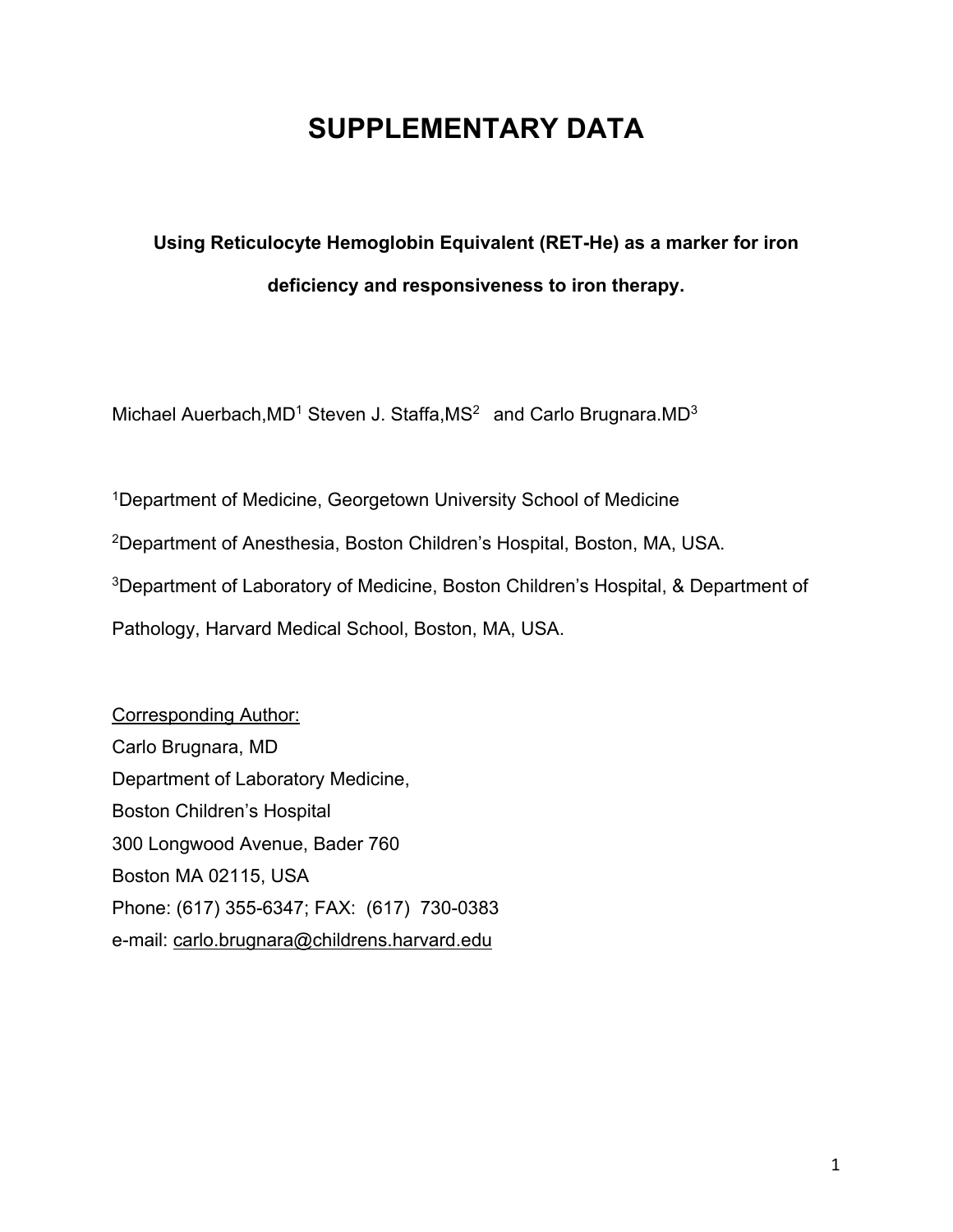| Variable                                      | Median (IQR) [range] or n (%)            |  |  |
|-----------------------------------------------|------------------------------------------|--|--|
| N                                             | 556                                      |  |  |
| Age (years)                                   | 66 (46, 76) [16, 97]                     |  |  |
| Gender                                        |                                          |  |  |
| <b>Female</b>                                 | 409 (74%)                                |  |  |
| <b>Male</b>                                   | 147 (26%)                                |  |  |
| IV Iron therapy needed                        | 150 (27%)                                |  |  |
| <b>ESA therapy treatment</b>                  | 37 (7%)                                  |  |  |
| Hemoglobin (g/dL)                             | 12.1 (10.9, 13.4) [5, 17.3]              |  |  |
| MCV (fL)                                      | 90 (86, 94.3) [62.4, 120.1]              |  |  |
| MCH (pg)                                      | 29.6 (27.8, 31.1) [18.2, 40.7]           |  |  |
| Reticulocyte (%)                              | 1.49 (1.15, 1.9) [0.15, 10.99]           |  |  |
| Reticulocyte (absolute, x 10 <sup>9</sup> /L) | $0.06$ (0.05, 0.08) [0.005, 0.383]       |  |  |
| RET-He (pg)                                   | 31 (28.6, 33.1) [12.1, 40.3]             |  |  |
| MCH - RET-He (pg)                             | $-1.4$ ( $-2.6$ , 0.1) [ $-11.7$ , 12.7] |  |  |
| Ferritin (ng/mL)                              | 112 (43, 245) [2, 2930]                  |  |  |
| Iron $(\mu g/dL)$                             | 66 (47, 89) [10, 198]                    |  |  |
| TIBC $(\mu g/dL)$                             | 303 (265, 345) [48, 592]                 |  |  |
| <b>TSAT (%)</b>                               | 23 (16, 31) [2, 86]                      |  |  |

## **SUPPLEMENTAL TABLE 1: Baseline study participants demographic and laboratory data**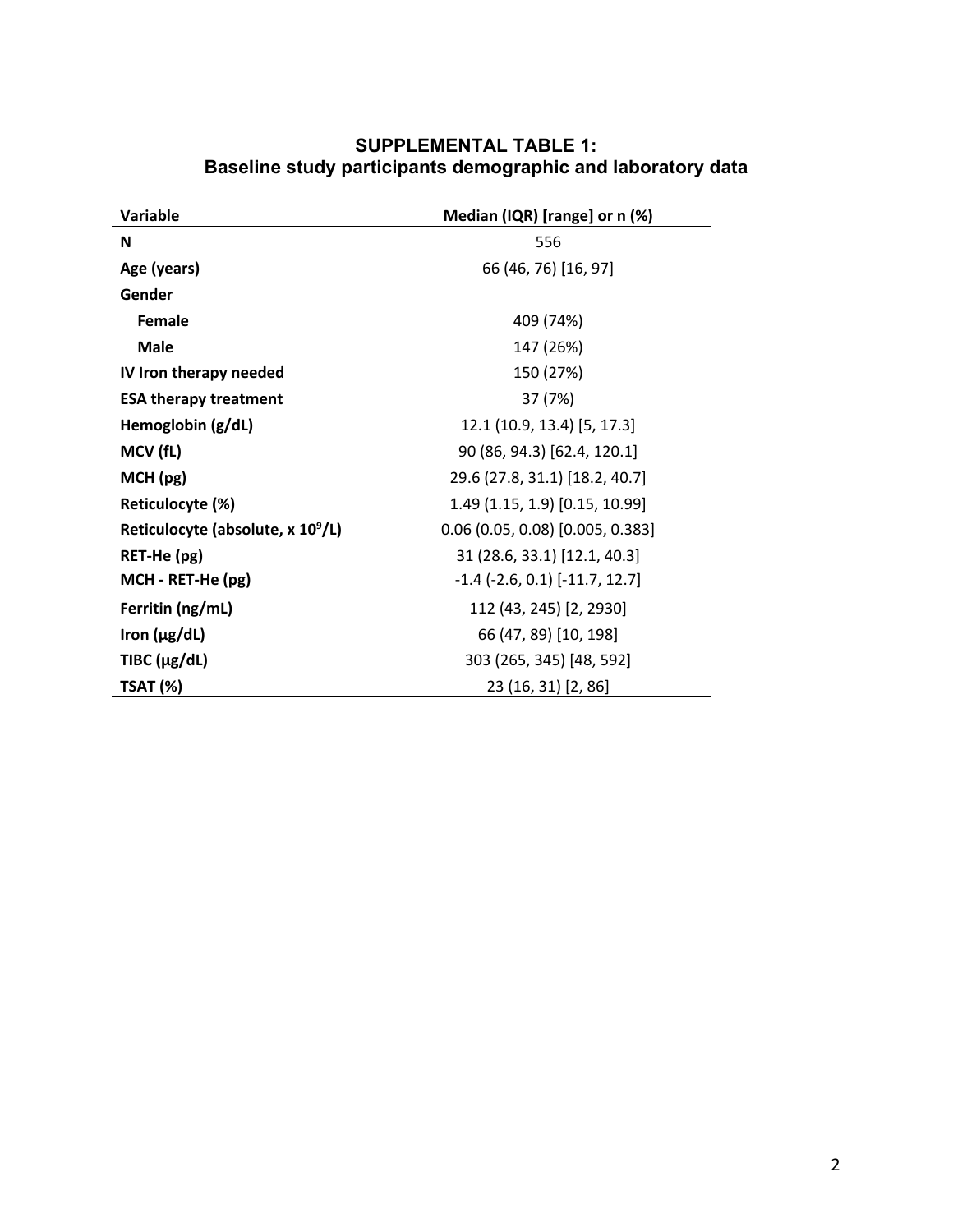#### **SUPPLEMENTAL FIGURE 1**